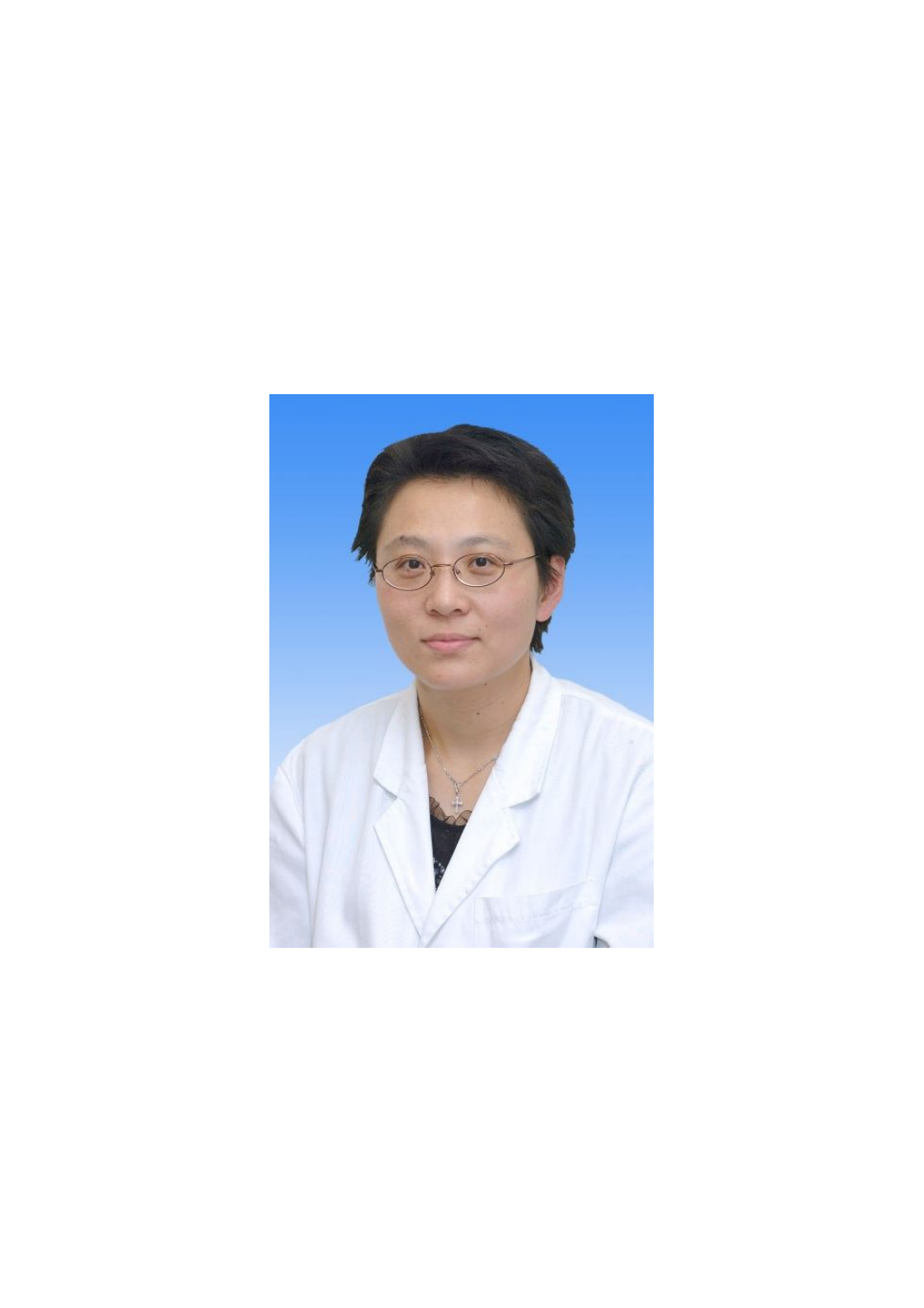# **CURRICULUM VITAE of Ms. Irene KOO (kooching@hkbu.edu.hk)**

## **Name: Koo Ching, Irene**

#### **Academic qualifications:**

| 1984 - 1989 B. Med |        | The Medical School of Southeast University, Nanjing, China    |
|--------------------|--------|---------------------------------------------------------------|
| 1995 - 1997        | M.Phil | Division of Microbiology, The Chinese University of Hong Kong |

## **Previous academic positions held:**

| 1989-1993 | Resident                  | Affiliated Hospital - Zhongda Hospital, Nanjing China                          |
|-----------|---------------------------|--------------------------------------------------------------------------------|
| 1993-1995 | Lab Assistant             | Pathology Teaching Lab, The Chinese University of Hong Kong                    |
| 1995-1997 | <b>Graduate Assistant</b> | Division of Microbiology, The Chinese University of Hong Kong                  |
| 1997-1998 | <b>Research Assistant</b> | Division of Microbiology, The Chinese University of Hong Kong                  |
| 1998-     | Technical Instructor      | Teaching Division, School of Chinese Medicine, Hong Kong Baptist<br>University |

#### **Publication**

- 1. Ling JM, **Koo IC**, Kam KM, Cheng AF. Antimicrobial susceptibilities and molecular epidemiology of Salmonella enterica serotype Enteritidis in Hong Kong from 1986 to 1996. *J Clin Microbiol***.**  1998;36:1693-9.
- 2. Ling JM, **Koo IC**, Cheng AF. Epidemiological analysis of *Salmonella enterica* serotype typhimurium from Hong Kong by ribotyping and pulsed-field gel electrophoresis. *Scand J Infect Dis***.** 2001;33:272-278.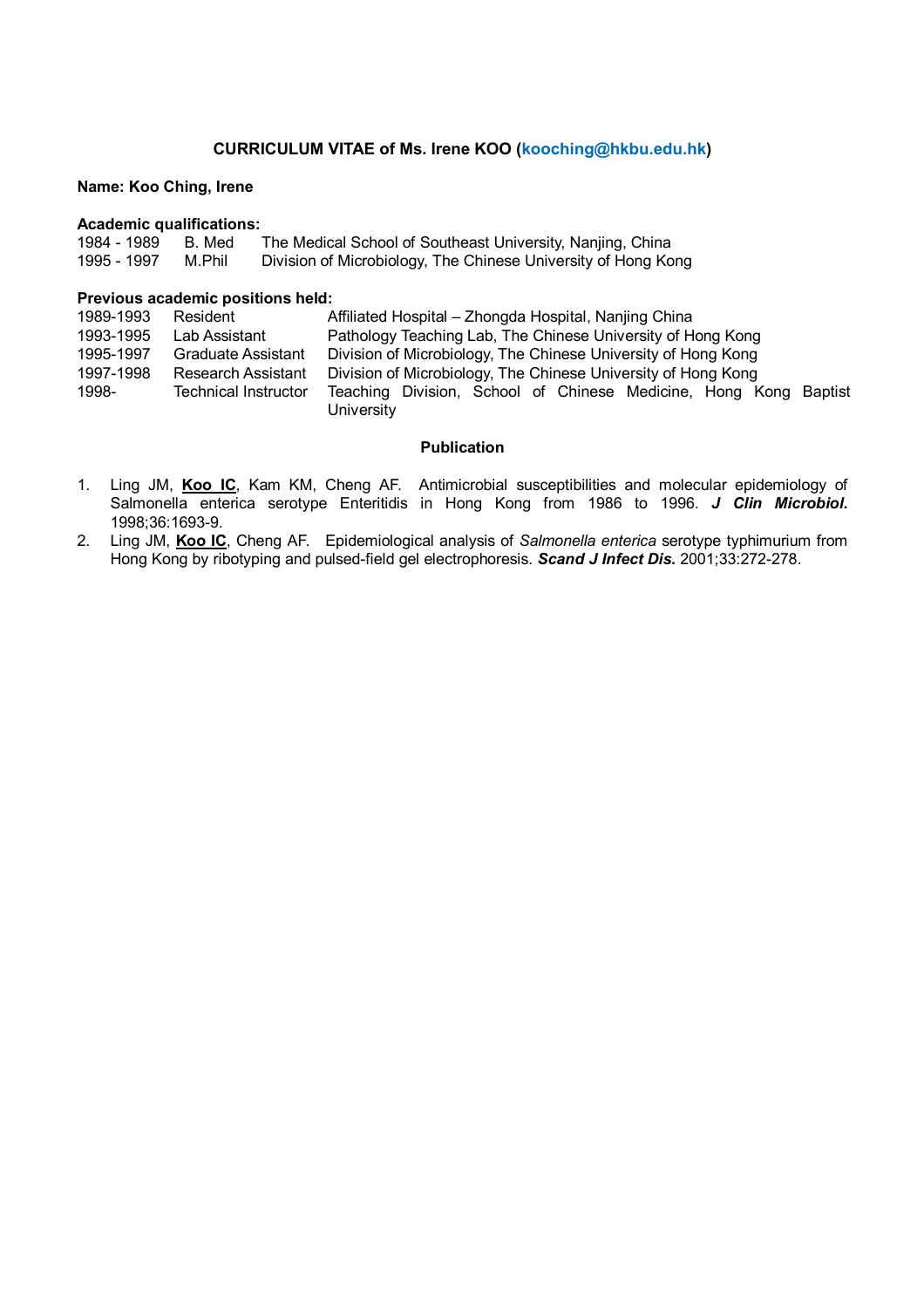# Name of Technical Staff: **Ms. Irene Koo**

| Role as the 1 <sup>st</sup> Equipment In-charge |                 | Role as the 2 <sup>nd</sup> Equipment In-charge |                                                 |                |                         |
|-------------------------------------------------|-----------------|-------------------------------------------------|-------------------------------------------------|----------------|-------------------------|
| <b>Equipment Name</b>                           | Location        | <b>Responsibilities</b>                         | <b>Equipment Name</b>                           | Location       | <b>Responsibilities</b> |
| Microscope Image System Olympus                 | <b>SCM 501</b>  | 4                                               | Avanti J-25I High Speed Centrifuge              | <b>SCM 607</b> | 3, 4                    |
| Fridge x 2 sets                                 | <b>SCM 501A</b> | 2,4                                             | Optima L-80XP Floor standing<br>Ultracentrifuge | <b>SCM 607</b> | 3, 4                    |
| Chemistry Analyzer, Roc he / Hitachi 902        | <b>SCM 502</b>  | 2,3,4                                           |                                                 |                |                         |
| Cryogenic Storage Sys.- Locator JR Plus         | <b>SCM 605</b>  | 2,3,4                                           |                                                 |                |                         |
| Cryogenic Storage Sys. - Locator 4 Plus         | <b>SCM 605</b>  | 2,3,4                                           |                                                 |                |                         |
| Cryogenic Storage Sys. - Locator 6 Plus         | <b>SCM 605</b>  | 2,3,4                                           |                                                 |                |                         |
| Incubator, 220V, general purpose                | <b>SCM 605</b>  | 4                                               |                                                 |                |                         |
| Water Purification System "Millipore"           | <b>SCM 605</b>  | 2,4                                             |                                                 |                |                         |
| Autoclave "Hirayama" HV-85                      | <b>SCM 605</b>  | 2,4                                             |                                                 |                |                         |
| Autoclave 'ALP' CL-40L                          | <b>SCM 605</b>  | 2,4                                             |                                                 |                |                         |
| Autoclave "Hirayama" HV-110                     | <b>SCM 605</b>  | 2,4                                             |                                                 |                |                         |
| Laboratory Oven, Model: Binder FD115            | <b>SCM 605</b>  | 4                                               |                                                 |                |                         |
| Laboratory Oven, Model: Lab-Line                | <b>SCM 605</b>  | 4                                               |                                                 |                |                         |
| Ice Flaker, Cornelius AF-200PSC50R              | <b>SCM 605</b>  | 4                                               |                                                 |                |                         |